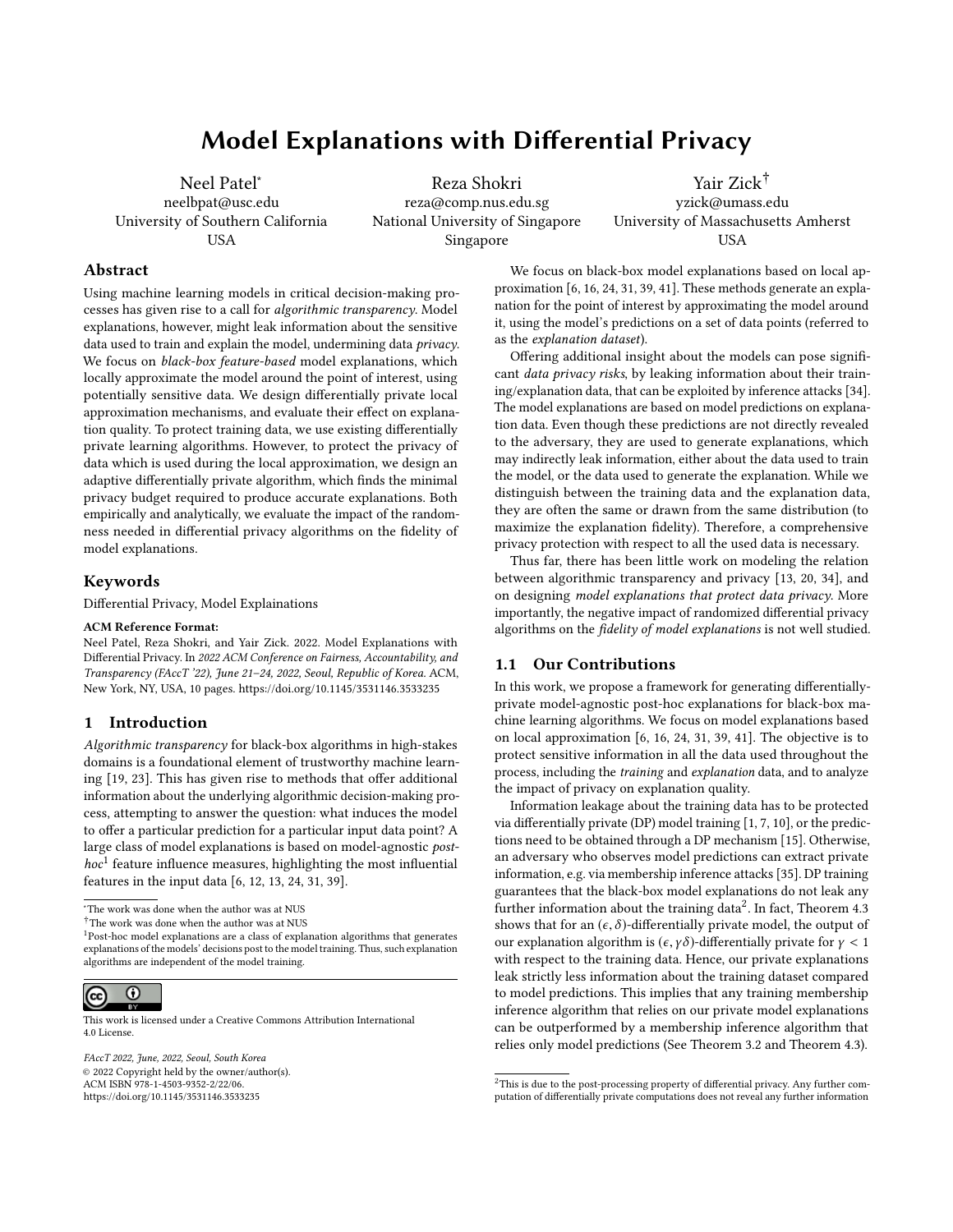To protect information leakage about the explanation data via the explanation process, we propose a framework for generating differentially private model-agnostic post-hoc explanations for black-box machine learning algorithms. The main challenge that we solve is to minimize the total privacy loss, over all explanation requests, while maintaining a high explanation quality. We propose an adaptive differentially private explanation algorithm to approximate the underlying black-box decision model. We utilize the previously computed DP explanations effectively, to significantly reduce the spending of the privacy budget on new queries. We achieve this by selecting a better initialization point for our underlying optimization algorithm using the explanation history. To further reduce the total privacy loss, we design an algorithm that achieves a DP explanation by determining the number of optimization iterations required to minimize the privacy budget. This significantly reduces the privacy loss of explanation data for achieving high fidelity explanations. We show that our DP explanation algorithm amplifies the privacy of the differentially private training algorithm.

The protection of sensitive data with certified differential privacy comes at the cost of explanation quality. The imposed randomness of differential privacy algorithms might reduce explanation fidelity, as it increases the uncertainty of model predictions and local approximations. In the experimental section [5,](#page-6-0) we analyze the implication of privacy on explanation fidelity.

## 1.2 Related Work

Shokri et al. [\[34\]](#page-9-11) show that various types of model explanations, including post-hoc methods, leak a significant amount of information about their training data. Some feature-based model explanations which depend on model parameters [\[3,](#page-8-1) [5,](#page-8-2) [36,](#page-9-17) [37,](#page-9-18) [41\]](#page-9-10), can further increase their privacy vulnerabilities with respect to white-box inference attacks [\[29\]](#page-9-19).

To the best of our knowledge, there is only one method, QII, that provably provides differentially private black-box post-hoc model explanations [\[13\]](#page-9-5), protecting the explanation data. QII introduces Shapley value based model explanations, which have become a popular model explanation framework [\[24\]](#page-9-6); thus, their guarantees naturally translate to any Shapley-based model explanation. Datta et al. [\[13\]](#page-9-5) bound the sensitivity of computing QII with respect to the explanation dataset, and propose an interactive differential privacy mechanism to protect the explanation dataset. Their method, however, is computationally intractable, and does not optimize the privacy budget over multiple queries. Furthermore, [Datta et al.](#page-9-5) do not analyze the privacy-quality tradeoff of their framework.

Although we exclusively focus on black-box explanations, a complementary approach is to train a privacy-preserving, interpretable model. Recent work proposes constructing differentially private locally linear maps during training [\[20\]](#page-9-12). The model is a linear combination of multiple differentially private logistic regression algorithms. This can provide privacy-preserving model explanations for simple machine learning tasks (which can be modeled with compositions of linear functions). Furthermore, the algorithm can be significantly improved by using better DP algorithms [\[9\]](#page-9-20), and by optimizing the spending of the privacy budget to obtain more accurate explanations. Harder et al. [\[20\]](#page-9-12) do not provide any theoretical or empirical analysis of the fidelity of model explanations.

As a separate threat, model explanations can also magnify the risks of model reconstruction attacks [\[27\]](#page-9-21), which allow the adversary to reconstruct model parameters. Protecting against such attacks, however, not the focus of this paper (and DP algorithms in general).

## 2 Problem Statement

Consider a model  $f_{\mathcal{D}} : \mathbb{R}^n \to \mathcal{R}$  trained on a *training dataset*  $\mathcal{D}$ . We assume **black-box** access to the model f, i.e., given a point  $\vec{x}$ , we can obtain the predicted label for  $\vec{x}$ . Our goal is to generate a post-hoc model explanation for any given point of interest  $\vec{z}$  (PoI) explaining the decision made by model  $f_{\mathcal{D}}$ .

In the black-box explanation setting, explanation algorithms do not have any access to the model parameters or hypothesis class of the underlying model  $f_{\mathcal{D}}$ . Thus, the only way such explanation algorithms can access the model's behavior is through its predictions. Therefore, numerous existing post-hoc explanation algorithms in the black-box setting use datasets labeled by the model  $f_{\mathcal{D}}$  to approximate the model behavior and generate model explanations [\[2,](#page-8-3) [6,](#page-9-3) [12,](#page-9-4) [13,](#page-9-5) [16,](#page-9-9) [22,](#page-9-22) [24,](#page-9-6) [31,](#page-9-7) [32,](#page-9-23) [39,](#page-9-8) [41\]](#page-9-10). We refer to this dataset as the explanation dataset  $X = \{(x_1, f_D(x_1)), \ldots, (x_m, f_D(x_m))\}.$ We further refer (black-box) model explanation of datapoint  $\vec{z}$  as  $\phi(\vec{z}, X, f_{\mathcal{D}}(X))$ . To reduce the clutter, we denote explanation of  $\vec{z}$ as  $\phi(\vec{z})$  whenever it is clear from the context.

It is a very natural assumption that the explanation dataset follows the same distribution as the training dataset, and thus warrants privacy protection. Early proposals for model explanations, including LIME [\[31\]](#page-9-7), QII [\[13\]](#page-9-5), Int-GRAD [\[41\]](#page-9-10) and LPR [\[28\]](#page-9-24), sample random points around the PoI (known as perturbations) as the explanation dataset. Such explanation datasets are consists of out of training distribution datapoints. However, models' behavior can be meaningless on points outside the training data distribution, and using them as an explanation dataset might result in low fidelity explanations [\[11,](#page-9-25) [21,](#page-9-26) [40\]](#page-9-27). Another reason to choose in-distribution explanation data is providing model explanations that are resilient to (adversarial) noise. Recent works show that the explanations generated by LIME and SHAP are unstable and easily manipulatable, as they rely on the model behavior outside the data manifold [\[38\]](#page-9-28). Other recent works show that SHAP, Int-GRAD, and LPR are unstable due to off-manifold perturbations [\[4,](#page-8-4) [17\]](#page-9-29). Thus, most recent black-box model explanations use the training data or samples from the training data distribution, as their explanation dataset (see survey [\[19\]](#page-9-1)). Hence, the explanation dataset contains information about actual data records rather than randomly generated (off-manifold) data points. Therefore, information leakage from the explanation dataset is a concern when explaining models' behaviour.

## 2.1 Privacy Risks of Black-box Explanations

We assume that an adversary queries the model  $f_{\mathcal{D}}$  with a sequence of data points  $\vec{z}_1, \ldots, \vec{z}_k$  and requests explanations for the model's decisions. The adversary observes explanations on the queried data points  $\phi_1(\vec{z}_1), \ldots, \phi_k(\vec{z}_k)$ . Allowing access to model explanations offers a new avenue for adversarial behavior. Given the obtained offers a new avenue for adversarial behavior. Given the obtained explanations, the adversary can reconstruct sensitive information about the explanation data  $X = \{(\vec{x}_1, f_D(\vec{x}_1)), \ldots,(\vec{x}_m, f_D(\vec{x}_m))\},\$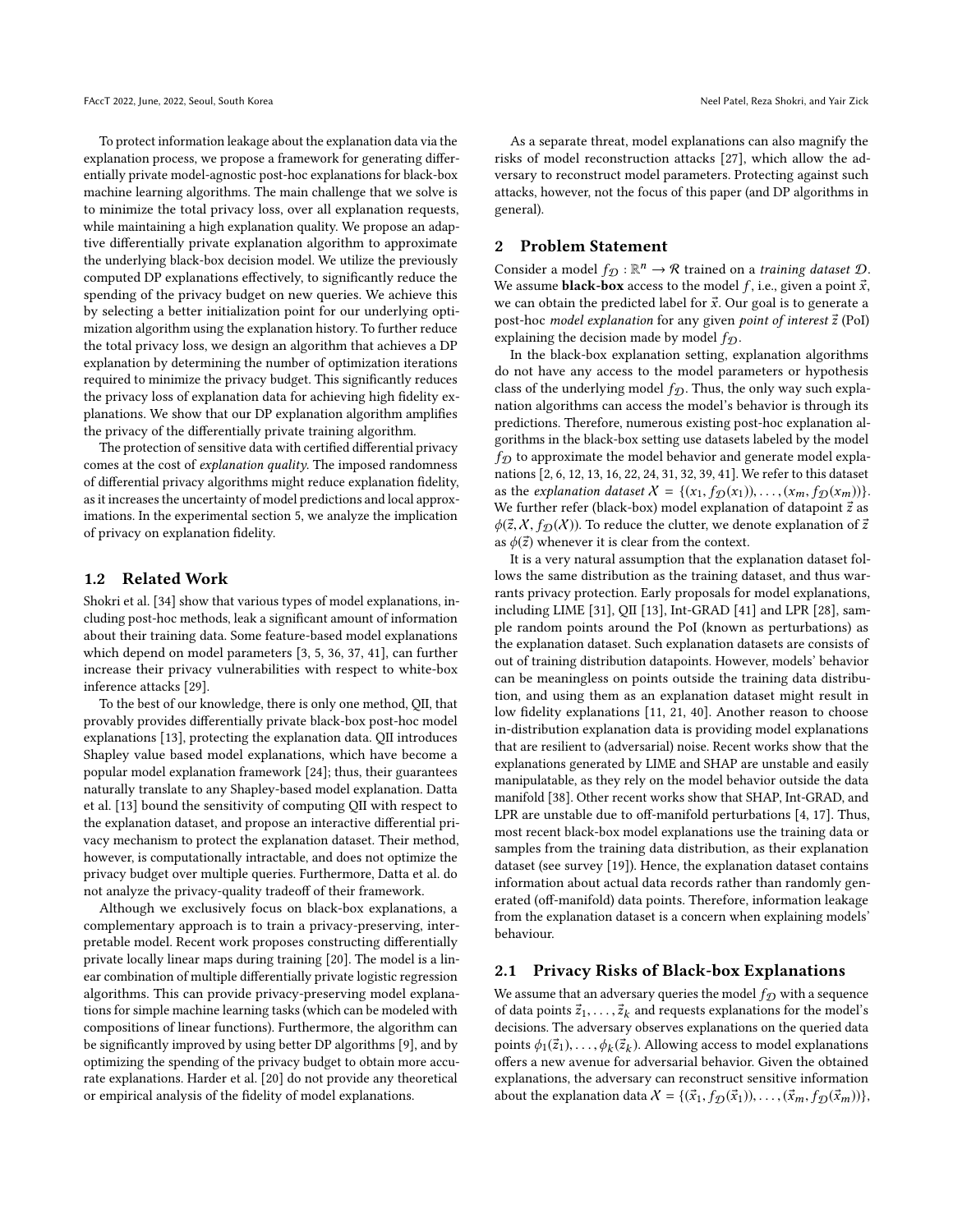since the explanation algorithm performs computations on the explanation dataset to generate explanations. Moreover, the explanation algorithm relies on the labels (predictions) by the model  $f$ on the explanation dataset  $f_{\mathcal{D}}(\vec{x}_i)$  to generate explanations, and  $f_{\mathcal{D}}(\vec{x}_i)$  contains information about the training dataset  $\mathcal{D}$ . Hence, the adversary can potentially reconstruct sensitive information about the training dataset  $D$ . Standard attack models assume access to model predictions as an avenue to access  $\mathcal{D}$  [\[35\]](#page-9-16), thus we focus on the mitigating the additional information leakage due to the adversary observing model explanations. Indeed, Milli et al. [\[27\]](#page-9-21) and Shokri et al. [\[34\]](#page-9-11) show that access to model explanations places significantly more predictive power at the hands of an adversary.

Our objective is to design and analyze algorithms that can provably protect the privacy of training and the explanation datasets against inference attacks that exploit explanations. We analyze privacy-preserving black-box explanations based on two major criteria: differential privacy loss, and utility loss of model explanations due to privacy. In other words, we want to have explanations that are both private and good.

Model explanations preserve privacy if they do not change much when we add a single datapoint to the explanation/training data. A model explanation  $\phi(\cdot)$  is  $(\epsilon, \delta)$ -differentially private [\[14\]](#page-9-30), with respect to the model's training data, if for any explanation dataset X, for any sequence of PoIs (queries)  $\vec{z}_1, \vec{z}_2, \cdots, \vec{z}_k$ , any two neigh-<br>boring training sets  $\Omega$  and  $\Omega'$  (i.e. ones who differ by a single boring training sets  $\mathcal D$  and  $\mathcal D'$  (i.e. ones who differ by a single point), and any subsets  $S_1, \ldots, S_k \subseteq \mathbb{R}^n$ , we have:

<span id="page-2-0"></span>
$$
\Pr[\phi^1 \in S_1, \phi^2 \in S_2, \cdots, \phi^k \in S_k] \le e^{\epsilon} \cdot \Pr[\phi'^1 \in S_1, \phi'^2 \in S_2, \cdots, \phi'^k \in S_k] + \delta,
$$
\n(1)

where,  $\phi^i = \phi(\vec{z}_i, X, f_{\mathcal{D}}(X));$   $\phi'^i = \phi(\vec{z}_i, X, f_{\mathcal{D}'}(X))$  for all *i*. We can define similar sucception with respect to the explanation set can define similar guarantees with respect to the explanation set, by following [\(1\)](#page-2-0) for two neighboring explanation datasets  $X$  and X', where  $\phi_i = \phi(\vec{z}_i, X, f_D(X))$ , and  $\phi'_i = \phi(\vec{z}_i, X', f_D(X'))$ .<br>Post-hoc explanation algorithms have no control over the i

Post-hoc explanation algorithms have no control over the model parameters or the training process. Hence, no post-hoc explanation algorithm can mitigate membership inference attacks on the training dataset that use information flow through model predictions. Therefore, our goal is to minimize any *further* information leakage of the training dataset through model explanations.

The explanation dataset  $X$  can be protected by making model explanation generation algorithms differentially private: these algorithms directly use the explanation dataset  $X$ . However, the randomization introduced to achieve differential privacy negatively impacts explanation fidelity. Our goal is to maximize the accuracy of privacy-preserving randomized model explanations.

We emphasize that the differentially private training of  $f$  does not protect the explanation dataset  $X$ , since explanation algorithms perform computations directly on the explanation dataset. Therefore, in order to protect the explanation dataset, we must ensure that explanation computations are conducted in a differentially private manner.

## 3 Differentially Private Model Explanations

In this work, we focus on *feature-based* model explanations:  $\phi(\vec{z})$ is a vector in  $\mathbb{R}^n$ , where  $\phi_i(\vec{z})$  measures the effect that the *i*-th feature has an the predicted label  $f_{\alpha}(\vec{z})$ . The model  $f_{\alpha}$  is trained feature has on the predicted label  $f_{\mathcal{D}}(\vec{z})$ . The model  $f_{\mathcal{D}}$  is trained on the dataset  $D$  in a differentially private manner with privacy parameters  $(\hat{\epsilon}, \hat{\delta})$ . We omit the  $\mathcal D$  subscript when it is clear from context. As previously mentioned we focus on local linear model context. As previously mentioned, we focus on local linear model approximations in a region around the PoI  $\vec{z}$ . The objective of such explanation methods is to find a linear function  $\phi$ , centered at a PoI  $\vec{z}$ , that minimizes the local empirical model error over the explanation dataset X. We define the *empirical local loss* of  $\phi$ , over  $X$  labeled by  $f$ , as

$$
\mathcal{L}(\phi, \vec{z}, f(\mathcal{X})) \triangleq \frac{1}{|\mathcal{X}|} \sum_{\vec{x} \in \mathcal{X}} \alpha(\|\vec{x} - \vec{z}\|) (\phi^{\top} \cdot (\vec{x} - \vec{z}) - f(\vec{x}))^2, \quad (2)
$$

where,  $\alpha : \mathbb{R}_+ \to \mathbb{R}_+$  is a weight function. For simplicity, we sometimes denote loss function as  $\mathcal{L}(\phi, \vec{z})$  whenever it is clear from the context. We find a local explanation that minimizes  $\mathcal{L}(\phi, \vec{z}, f(X))$ within some region C. We set C to  $\{\phi : ||\phi||_2 \leq 1\}$ . An *optimal* model explanation is thus one that minimizes loss around the PoI.

<span id="page-2-4"></span><span id="page-2-1"></span>
$$
\phi^*(\vec{z}, X, f(X)) = \underset{\vec{\phi} \in C}{\arg \min} \mathcal{L}(\phi, \vec{z}, f(X))
$$
 (3)

We shorten  $\phi^*(\vec{z}, X, f_D(X))$  to  $\phi^*(\vec{z})$  whenever it is clear from the context. The weight function  $\alpha$  is a decreasing function in  $\|\vec{z} - \vec{x}\|$ ; in context. The weight function  $\alpha$  is a decreasing function in  $\|\vec{z}-\vec{x}\|$ : in other words, we reward explanations that correctly classify points closer to  $\vec{z}$ . For example, in the LIME framework,  $\alpha$  takes a value of 0 for any points  $\vec{x} \in \mathcal{X}$  that is more than a certain distance away from the PoI  $\vec{z}$ . Indeed, LIME, and several other model explanation frameworks can be cast in the language of our framework.

We note that any post-hoc model explanations for an  $(\hat{\epsilon}, \hat{\delta})$ -<br>formatially private model f else estisty  $(\hat{\epsilon}, \hat{\delta})$ -DP for the training differentially private model f also satisfy  $(\hat{\epsilon}, \hat{\delta})$  DP for the training<br>dataset  $\Omega$  due to the post-processing property of the differentially dataset  $D$  due to the post-processing property of the differentially private mechanisms [\[14\]](#page-9-30).

In order to protect the explanation dataset  $X$ , we compute a differentially private model explanation  $\phi^{Priv}(\vec{z}, f(X))$  for a given<br>PoL<sup>7</sup> by minimizing Equation (3) within the convex set C via a PoI  $\vec{z}$  by minimizing Equation [\(3\)](#page-2-1) within the convex set  $C$  via a differentially private gradient descent algorithm described in the DPGD-Explain() procedure (Equation [4\)](#page-2-2). The procedure uses the Gaussian mechanism [\[14\]](#page-9-30) in each iteration to guarantee differential privacy for the explanation dataset.

In order to bound the privacy loss, we first need to bound the global sensitivity of the gradient of the loss function  $\nabla \mathcal{L}(\cdot)$ . Thus, we need to choose from a family of decreasing weight functions  $\alpha(\cdot)$  that result in a bounded sensitivity for  $\nabla \mathcal{L}(\cdot)$ , required by our DP mechanisms. In Lemma [3.1](#page-2-3) characterizes a family of weight functions offering such a guarantee.

<span id="page-2-2"></span>**Proceedure** DPGD-Explain(
$$
\phi, \sigma, T
$$
):  
\n
$$
\phi^{\{t\}} \leftarrow \phi
$$
\n
$$
\text{fort} = 1, \dots T - 1\text{do}:
$$
\n
$$
\xi_t \leftarrow \left(\phi^{\{t\}} - \eta(t) \left[ \nabla \mathcal{L}(\phi, \vec{z}) + \mathcal{N}(0, \sigma^2 I) \right] \right)
$$
\n
$$
\phi^{\{t+1\}} \leftarrow \underset{\phi \in C_{2,1}}{\arg \min} ||\phi - \xi_t||
$$
\n
$$
\text{Return } : \phi^T
$$
\n(4)

<span id="page-2-3"></span>LEMMA 3.1 (CONDITIONS FOR BOUNDED SENSITIVITY FOR  $\nabla \mathcal{L}(\cdot)$ ). Given an explanation dataset  $X$  of size m, a neighboring dataset  $X',$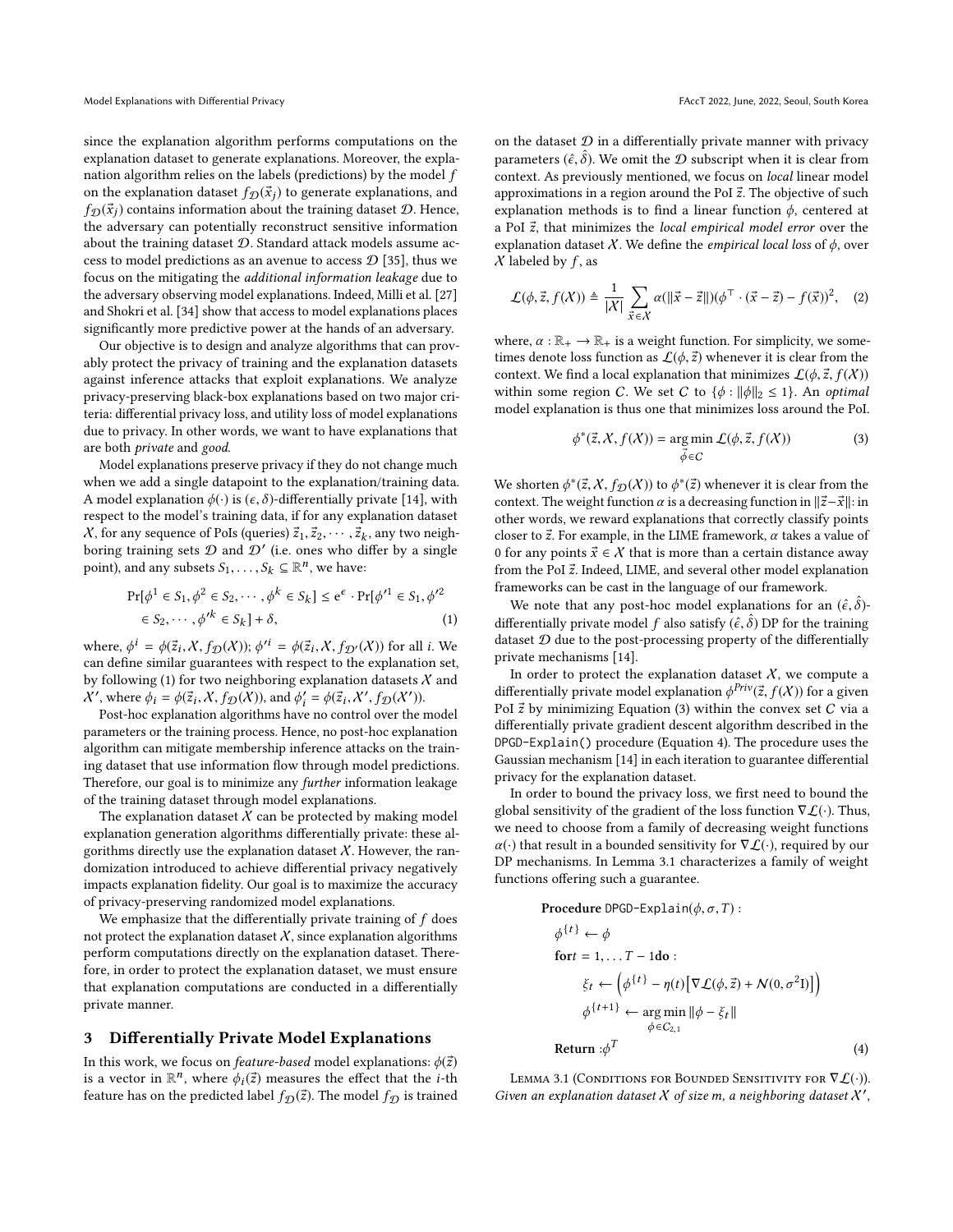a PoI  $\vec{z}$ , and  $\phi \in C$ , we have that

$$
\|\nabla \mathcal{L}(\phi,\vec{z},f(X)) - \nabla \mathcal{L}(\phi,\vec{z},f(X'))\|_2 \leq (\frac{c}{m})
$$

 $\inf_{z \in \mathcal{Z}} \alpha(\|\vec{x} - \vec{z}\|) \leq \frac{c}{2\|\vec{x} - \vec{z}\|_2(\|\vec{x} - \vec{z}\|_2 + 1)}$  for every  $\vec{x}, \vec{z} \in \mathbb{R}^n$ .

PROOF. We first note that

$$
\nabla \mathcal{L}(\phi, \vec{z}, f(\mathcal{X})) = \frac{2}{m} \sum_{\vec{x} \in \mathcal{X}} \alpha(||\vec{x} - \vec{z}||)(\phi^\top (\vec{x} - \vec{z}) - f(\vec{x}))(\vec{x} - \vec{z})
$$

Now, for  $\alpha(||\vec{x} - \vec{z}||) \le \frac{c}{2||\vec{x} - \vec{z}||_2(||\vec{x} - \vec{z}||_2 + 1)}$  and any  $\vec{z} \in X$ ,  $||\nabla \hat{\beta} \times \vec{z} + f(X) - \nabla f(\hat{\beta} \times \vec{z} + f(X) \times \vec{z})||_{\infty}$  $\mathcal{L}(\phi, \vec{z}, f(X)) - \nabla \mathcal{L}(\phi, \vec{z}, f(X \setminus {\{\vec{z}\}}))]_{2}$ 

$$
\leq \frac{2}{m}\alpha(||\vec{z} - \vec{x}||) ((\phi^{\top}(\vec{x} - \vec{z}) - f(\vec{x}))
$$
  

$$
\leq \frac{2}{m}\alpha(||\vec{z} - \vec{x}||) (||\phi||_2 ||\vec{x} - \vec{z}||_2 - f(\vec{x})) \leq \frac{c}{m}
$$

all inequalities are tight, which concludes the proof.  $□$ 

Lemma [3.1](#page-2-3) characterizes all weight functions  $\alpha(\cdot)$  for which the sensitivity of the gradient  $\nabla \mathcal{L}(\phi, \mathcal{X})$  is bounded. We define the family of desirable weight functions as  $\mathcal{F}(c, \vec{z})$  :=

$$
\left\{\alpha(\cdot): \begin{array}{l}\alpha(\cdot) \text{ is non-increasing and} \\
\forall \vec{x} \in \mathbb{R}^n, \alpha(\|\vec{x} - \vec{z}\|) \le \frac{c}{2\|\vec{x} - \vec{z}\|(\|\vec{x} - \vec{z}\| + 1)}\end{array}\right\}
$$

In Section [4,](#page-3-1) we propose an efficient algorithm to explain a sequence of quires using DPGD-Explain() procedure that optimizes privacy spending for each query using an adaptive differential private algorithm.

#### 3.1 Evaluation Metrics

In order to protect the training and explanation datasets, we must utilize randomized differentially private mechanisms during model training and explanation generation; however, randomness introduced to achieve differential privacy might reduce the explanation quality. To quantify these tradeoffs, we utilize the following evaluation criteria.

Information Leakage of the Training Datasets Given sequence of queries,  $\vec{z}_1 \dots \vec{z}_k$ , we say that post-hoc explanation algorithm<br>is **training data safe** if for any underlying  $(\hat{\epsilon}, \hat{\delta})$  differentially is **training data safe** if for any underlying  $(\hat{\epsilon}, \hat{\delta})$ -differentially private model  $f$ ,

$$
\Pr[\phi(\vec{z}_i, X, f_D(X)) : i = 1, \dots k] \le e^{\tilde{\epsilon}} \cdot \Pr[\phi(\vec{z}_i, X, f_{D'}(X)) : \forall i = 1, \dots, k] + \tilde{\delta}, \quad (5)
$$

for any  $k < \infty$ , where,  $\tilde{\epsilon} \leq \hat{\epsilon}$  and  $\tilde{\delta} \leq \hat{\delta}$  and at least one of the inequalities is strict. Intuitively, this definition simply states that even if the adversary has access to model explanations, using them in addition to model predictions offers no additional benefit. We formalize this claim in the following theorem (whose proof is in the Appendix-D).

<span id="page-3-0"></span>Theorem 3.2 (Training Data Safe Model Explanations Leak no Further Information about the Training Data). Let  $\mathcal A$  be a membership inference attack on the training dataset that adaptively queries model explanations; if the model explanations are training data safe, then there exists a membership inference attack  $\mathcal{A}'$  that queries model predictions, and performs strictly better than A.

Utilization of the Privacy Budget for Explanation Dataset Given a sequence of explanation queries,  $\vec{z}_1 \dots, \vec{z}_k$ , we fix the total privacy<br>budget for explaining all queries to  $(\varepsilon, \delta)$ . Moreover, we fix the budget for explaining all queries to  $(\epsilon, \delta)$ . Moreover, we fix the privacy requirement for each individual query to be ( $\epsilon_{\min}, \delta_{\min}$ ) to ensure that no particular query leaks too much information. Hence, if an explanation algorithm explains  $\vec{z}_1 \ldots, \vec{z}_k$  queries then we require that it does not leak too much information globally, i.e. that

$$
\Pr[\phi_1 \in S_1, \phi_2 \in S_2, \cdots, \phi_k \in S_k] \le e^{\epsilon} \cdot \Pr[\phi'_1 \in S_1, \phi'_2
$$
  

$$
\in S_2, \cdots, \phi'_k \in S_k] + \delta,
$$
  
and that for every query  $\vec{z}_j$ ,

$$
\Pr[\phi(\vec{z}_j, X, f_{\mathcal{D}}(X))] \le e^{\epsilon_{min}} \cdot \Pr[\phi(\vec{z}_j, X, f_{\mathcal{D}}(X'))] + \delta_{min}.
$$
  
We aim to design an explanation algorithm that explains as many

queries as possible given the privacy budget, while maintaining provable quality guarantees.

Error in Private Approximation We measure the error caused by randomness added when privately minimizing  $\mathcal{L}(\cdot)$  for protecting  $X$  as the expected deviation of the randomized explanation from the best local approximation. More formally, we define approximation loss as

<span id="page-3-2"></span>
$$
\mathcal{E}(\phi, \vec{z}, f(X)) \triangleq \mathbb{E}\left[\mathcal{L}(\phi, \vec{z}, f(X))\right] - \mathcal{L}(\phi^*(\vec{z}, f), f(X)).\tag{6}
$$

## <span id="page-3-1"></span>4 An Adaptive Differentially Private Algorithm for Model Explanations

In this section, we design an efficient differentially private explanation algorithm that protects the privacy of the explanation dataset, explaining several queries while maintaining a low approximation loss defined in Equation [\(6\)](#page-3-2). Given a sequence of explanation queries  $\vec{z}_1, \ldots$ , a total privacy budget ( $\epsilon, \delta$ ) and a minimum privacy requirement for each query ( $\epsilon_{min}$ ,  $\delta_{min}$ ), we design an explanation algorithm that maximizes the number of queries explained without degrading the approximation error.

We sequentially explain each query in a differentially private manner, and use information from previously explained queries to optimize our computation. When computing a model explanation for a new query, it is safe to use previously released information, as it was computed in a differentially private manner. Our explanation algorithm is built upon this intuition and utilizes previous queries (generated with privacy guarantees) to reduce privacy spending. More formally, when we receive a new query  $\vec{z}_{h+1}$ , our explanation algorithm extracts information from previ-<br>ously explained queries  $(\vec{z}_t, \phi^{Priv}(\vec{z}, t))$  =  $(\vec{z}, \phi^{Priv}(\vec{z}, t))$  lowering ously explained queries  $(\vec{z}_1, \phi^{Priv}(\vec{z}_1)), \dots, (\vec{z}_h, \phi^{Priv}(\vec{z}_h))$  lowering<br>the privacy budget spending for the new query  $\vec{z}$ , the privacy budget spending for the new query  $\vec{z}_{h+1}$ .<br>We utilize two key insights to reduce the privacy

We utilize two key insights to reduce the privacy budget used. First, if the underlying model  $f$  exhibits consistent behavior within a local region, then model explanations for nearby points should be similar. In other words, if we had already computed a model explanation  $\phi(\vec{z})$  for a PoI  $\vec{z}$  in some prior iteration, and are queried on a nearby point  $\vec{v}$ , we may as well release  $\phi(\vec{z})$  as the explanation for  $\vec{v}$ without compromising on its quality. The second insight is that we can ensure faster convergence of the DPGD-Explain() procedure by selecting a better initialization point for the fixed noise injection per iteration. With a better initialization point, DPGD-Explain() requires less iterations to converge and spend less of the privacy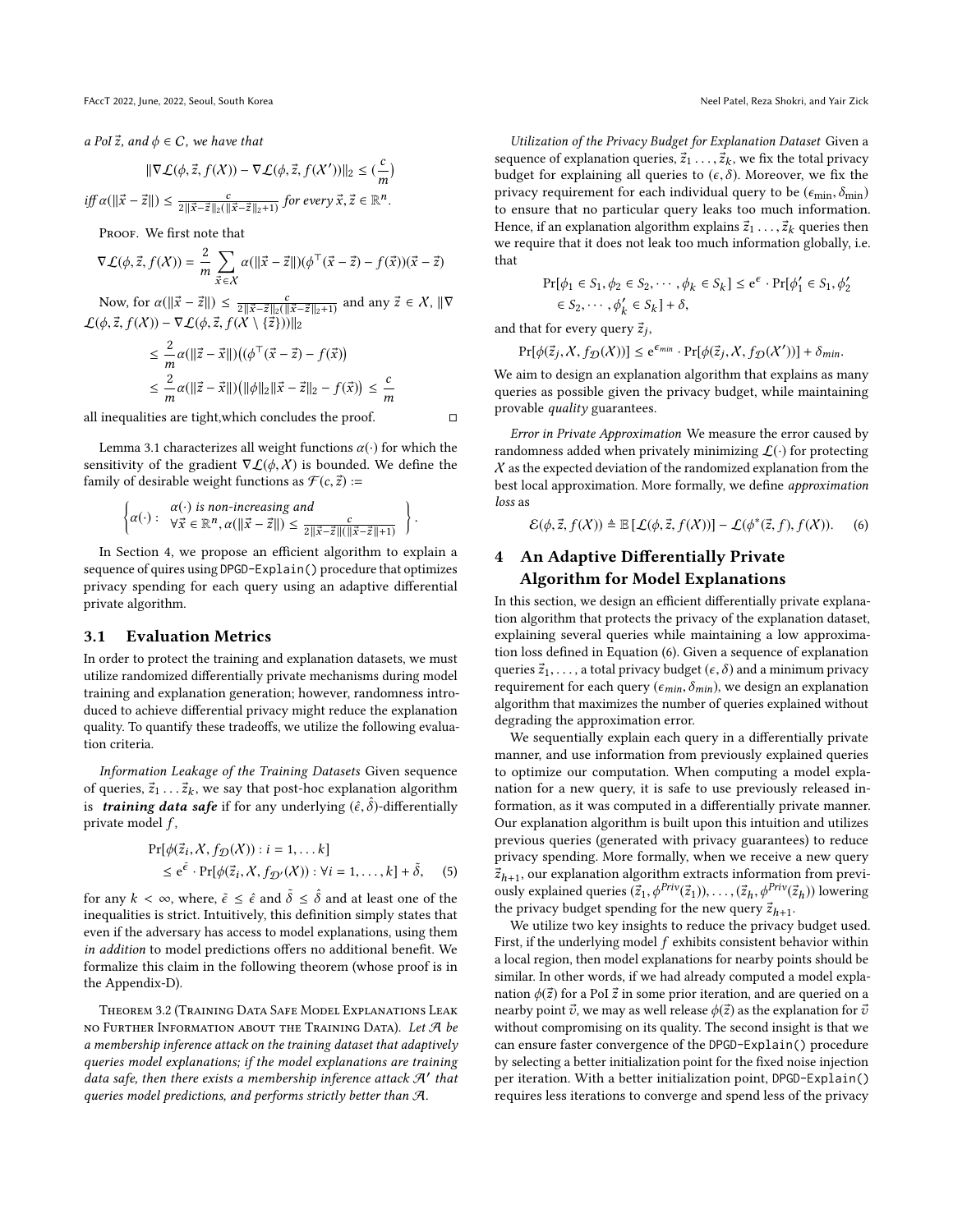budget. However, the process of selecting the initialization point should itself be privacy-preserving; hence, we need to balance the privacy budget required for finding a good initialization point, and the potential savings obtained by faster convergence. The above insights are used in our Adaptive Private Interactive Explanation Protocol described in Algorithm [1.](#page-4-0)

Our algorithm optimizes a convex function, which offers several indicators for a "good" starting point. Ideally, given historical queries, we would like to select a previous explanation  $\phi^{Priv}(\vec{z}_j)$ minimizing  $\|\phi^{Priv}(\vec{z}_j) - \phi^*(\vec{z}_{h+1})\|$ . However, it is difficult to bound<br>the consitivity of min.  $\|\phi^{Priv}(\vec{z}_i) - \phi^*(\vec{z}_{h+1})\|$ , thus seembing for the sensitivity of min<sub>j</sub>  $\|\phi^{Priv}(\vec{z}_j) - \phi^*(\vec{z}_{h+1})\|$ ; thus, searching for an initialization point results in a noisier selection process rean initialization point results in a noisier selection process, requiring more undesirable privacy spending. As an alternative, we adopt a greedy approach: we search for a past query  $\vec{z}_j$  minimizing  $\|\nabla \mathcal{L}(\phi^{Priv}(\vec{z}_j), \vec{z}_{h+1})\|$ . The sensitivity of  $\|\nabla \mathcal{L}(\phi, \vec{z})\|$  is bounded by  $O(\frac{1}{\epsilon})$  (or nor Lamma 3.1), which allows us to officiently search for  $O(\frac{1}{m})$  (as per Lemma [3.1\)](#page-2-3), which allows us to efficiently search for the optimal point while incurring minor privacy spending the optimal point while incurring minor privacy spending.

## 4.1 Identifying Similar Points

In order to ensure that the process of finding similarly explained points has bounded sensitivity, we employ a specific type of weight function  $\alpha$ . Consider the weight function  $\alpha$  for  $r = \frac{\sqrt{2c+1}-1}{2}$ :

$$
\alpha(||\vec{x} - \vec{z}||) = \begin{cases} 1, & if ||\vec{x} - \vec{z}|| \le r \\ \frac{c}{2||\vec{x} - \vec{z}||(1 + ||\vec{x} - \vec{z}||)}, & else \end{cases}
$$
(7)

This weight function assigns equal weight to all points  $\vec{x} \in \mathcal{X}$  close to the PoI  $\vec{z}$ , and decreases the weight for points further from  $\vec{z}$ quadratically in their distance. This weight function [\(7\)](#page-4-1) is bounded by 1, and belongs to  $\mathcal{F}(c, \vec{z})$ . Moreover, this weight function is stable: it preserves the consistency of the local explanation in a small region. The stable weight function assigns similar weights to neighboring datapoints. (See Appendix C.1, Lemma C.1). This property is highly desirable when the underlying black-box model is consistent in local regions: it implies that the behavior of our explanation algorithm is also consistent in local regions; this is captured in Theorem [4.1](#page-4-2) (proof in Appendix D).

<span id="page-4-2"></span>Theorem 4.1. (Consistent Explanations in Small Regions) For  $\alpha(\cdot) \in \mathcal{F}(c, \vec{z})$  described in [\(7\)](#page-4-1), if  $\phi^*(\vec{z}) \in \arg \min_{\phi \in C} \mathcal{L}(\phi, \vec{z}, f(X))$ ,<br>and  $\phi^*(\vec{z}) = \arg \min_{\phi \in C} \mathcal{L}(\phi, \vec{z}, f(X))$ , and  $\|\vec{z} - \vec{z}\| \leq d \leq r$ and  $\phi^*(\vec{v}) = \arg \min_{\phi \in C} \mathcal{L}(\phi, \vec{v}, f(X))$  and  $\|\vec{x} - \vec{z}\| \leq d \ll r$ ,<br>then  $C(\vec{x}, \vec{v}, \vec{v}, f(Y)) = C(\vec{x}, \vec{v}, f(Y)) \leq \theta d + O(d^2)$ . Moreover then  $\mathcal{L}(\phi^*(\vec{z}), \vec{v}, f(X)) - \mathcal{L}(\phi^*(\vec{v}), \vec{v}, f(X)) < 8d + O(d^2)$ . Moreover,<br>  $\mathcal{L}(\phi, \vec{v}, f(X)) = \mathcal{L}(\phi, \vec{v}, f(X)) \in O(d^2)$  for all  $\phi \in C$  $|\mathcal{L}(\phi, \vec{v}, f(X)) - \mathcal{L}(\phi, \vec{z}, f(X))| \in O(d^2)$  for all  $\phi \in C$ .

If the current queried point  $\vec{v}$  satisfies  $\|\vec{v} - \vec{z}\| \le d < r$ , and  $\vec{z}$  is already explained in a differentially private manner, then Theorem [4.1](#page-4-2) tells us that we can utilize the explanation for  $\vec{z}$  in order to compute an explanation for  $\vec{v}$  without spending any privacy budget, and with little approximation loss. However, this result only allows us to save the privacy budget if the query  $\vec{v}$  is in the region of some previously explained query  $\vec{z}$ .

## 4.2 Reusing Prior Explanations for a Better Optimization.

Suppose that  $\vec{v}$  is not within a small region of  $\vec{z}$ , but the model exhibits similar behavior around  $\vec{z}$  and  $\vec{v}$ , i.e.  $\|\nabla \mathcal{L}(\vec{\phi}^{Priv}(\vec{z}), \vec{v}, \mathcal{X})\|_2$ is sufficiently small. In this case, we can use the explanation of  $\vec{z}$  as

|  | Algorithm 1: Adaptive DP for Model Explanation |
|--|------------------------------------------------|
|  |                                                |

| <b>Input:</b> Queries $\{\vec{z}_1, \dots\} \in \mathbb{R}^n$ arriving one by one, explanation                                           |  |  |  |  |  |
|------------------------------------------------------------------------------------------------------------------------------------------|--|--|--|--|--|
| dataset $X$ , privacy budget ( $\epsilon$ , $\delta$ ), the minimum per-query privacy                                                    |  |  |  |  |  |
| loss ( $\epsilon_{min}$ , $\delta_{min}$ ), and the number of GD steps T;                                                                |  |  |  |  |  |
| 1: $H \leftarrow \emptyset$ , $\epsilon_{spent}$ , $\delta_{spent} \leftarrow 0$ ;                                                       |  |  |  |  |  |
| 2: $\epsilon_{ite} \leftarrow \frac{\epsilon_{min}}{\sqrt{8T \log \frac{2}{\delta_{min}}}};$<br>// Privacy budget to spend per iteration |  |  |  |  |  |
| 3: $\sigma_{min} = \frac{\sqrt{2 \log(2.5T/\delta_{min})}}{m \cdot \epsilon_{ite}}$ ;<br>// Variance needed for Gaussian mechanism       |  |  |  |  |  |
| 4: $d \leftarrow \frac{\log T}{\sqrt{T}}$ ;<br>// Distance bound required according to Thm. 4.1                                          |  |  |  |  |  |
| for $h = 1, \ldots, \infty$ do<br>5:                                                                                                     |  |  |  |  |  |
| if $\exists \vec{z}_i \in \mathcal{H}$ with $\ \vec{z}_h - \vec{z}_i\  \leq d \& \text{Flag}(\vec{z}_i) = \top$ then<br>6:               |  |  |  |  |  |
| $\phi^{Priv}(\vec{z}_h) \leftarrow \phi^{Priv}(\vec{z}_i);$<br>// Use a nearby point (Thm. 4.1)<br>7:                                    |  |  |  |  |  |
| report: $\phi^{Priv}(\vec{z}_h)$ ;<br>// Report explanation of $\vec{z}_h$<br>8:                                                         |  |  |  |  |  |
| $H$ . append $(\vec{z}_h : \phi^{Priv}(\vec{z}_h),$ Flag $(\vec{z}_h)$ = $\perp$ )<br>9:                                                 |  |  |  |  |  |
| else<br>10:                                                                                                                              |  |  |  |  |  |
| $\phi^{best}$ , $\sigma$ , $T' \leftarrow$ Parameters-DPGD( $\vec{z}_h$ , $\mathcal{H}$ ,<br>11:                                         |  |  |  |  |  |
| $\epsilon_{ite}, \sigma_{min}, \chi, T$ ;                                                                                                |  |  |  |  |  |
| $\phi^{Priv}(\vec{z}_h) \leftarrow$ DPGD-Explain( $\phi^{best}, \sigma, T'$ );<br>12:                                                    |  |  |  |  |  |
| Update $\epsilon_{spent}$ , $\delta_{spent}$ ;<br>// via the Strong Composition Theorem<br>13:                                           |  |  |  |  |  |
| if $\epsilon_{\text{spent}} > \epsilon$ or $\delta_{\text{spent}} \geq \delta$ then<br>14:                                               |  |  |  |  |  |
| break;<br>// Privacy budget is exhausted<br>15:                                                                                          |  |  |  |  |  |
| end<br>16:                                                                                                                               |  |  |  |  |  |
| <b>report:</b> $\phi^{Priv}(\vec{z}_h)$ ;<br>17:                                                                                         |  |  |  |  |  |
| $H.\text{append}(\vec{z}_h : \phi^{Priv}(\vec{z}_h), \text{Flag}(\vec{z}_h) = \top);$<br>18:                                             |  |  |  |  |  |
| end<br>19:                                                                                                                               |  |  |  |  |  |
| 20: <b>end</b>                                                                                                                           |  |  |  |  |  |

<span id="page-4-1"></span><span id="page-4-0"></span>an initialization point  $\phi^{\{0\}}$  for DPGD-Explain( ) when explaining  $\vec{v}$ . The selected initialization point  $\phi^{\{0\}}$  guarantees faster convergence to a high quality explanation for the query  $\vec{v}$ , resulting in less privacy spending. Theorem [4.2](#page-4-3) (proof in Appendix D) shows that if  $\|\nabla \mathcal{L}(\vec{\phi}^{Priv}(\vec{z}),\vec{v})\|_2$  is sufficiently small, then the gradient descent method initialized with  $\phi^{\{0\}} = \phi^{Priv}(\vec{z})$  converges significantly faster when computing an explanation for  $\vec{v}$ . We also bound the number of iterations required in order to achieve same approximation error for our explanation compared to a random starting point, as a function of  $\|\nabla \mathcal{L}(\phi^{\{0\}}, \vec{v}, \chi)\|.$ 

<span id="page-4-3"></span>Theorem 4.2 (Number of Iterations). Let  $\phi^{\{0\}} = \phi^{Priv}(\vec{z})$ be the initialization point given to the DPGD-Explain() procedure, with  $\|\nabla \mathcal{L}(\phi^{\{0\}}, \vec{v}, f(X))\| = \beta$ . Given the DPGD-Explain(), if  $\max(\sqrt{n}\sigma, \beta) \le \frac{1}{(\log T)^a}$  for  $a > \frac{1}{2}$ , then for  $T' = \max(\sqrt{n}\sigma, \beta)^{1-\frac{1}{2a}}T$ , the approximation error satisfies  $\mathcal{E}(\phi^{\{T\}}, \vec{v}, f(X)) \in O\left(\frac{\log T}{\sqrt{T}}\right)$ 

## 4.3 An Adaptive Explanation Algorithm

Using the insights of Theorem [4.1](#page-4-2) and [4.2,](#page-4-3) we present an adaptive explanation algorithm (Algorithm [1\)](#page-4-0). Algorithm [1](#page-4-0) takes a total privacy budget  $(\epsilon, \delta)$ , a minimum privacy required for each query  $(\epsilon_{min}, \delta_{min})$  (the maximum information leakage allowed per query), an explanation dataset  $X$ , a maximal number of iterations  $T$  (which implicitly defines the explanation quality requirement), and adaptively generates differentially private model explanations for a string of queries  $\vec{z}_1, \ldots$  until it exhausts its entire privacy budget  $(\epsilon, \delta).$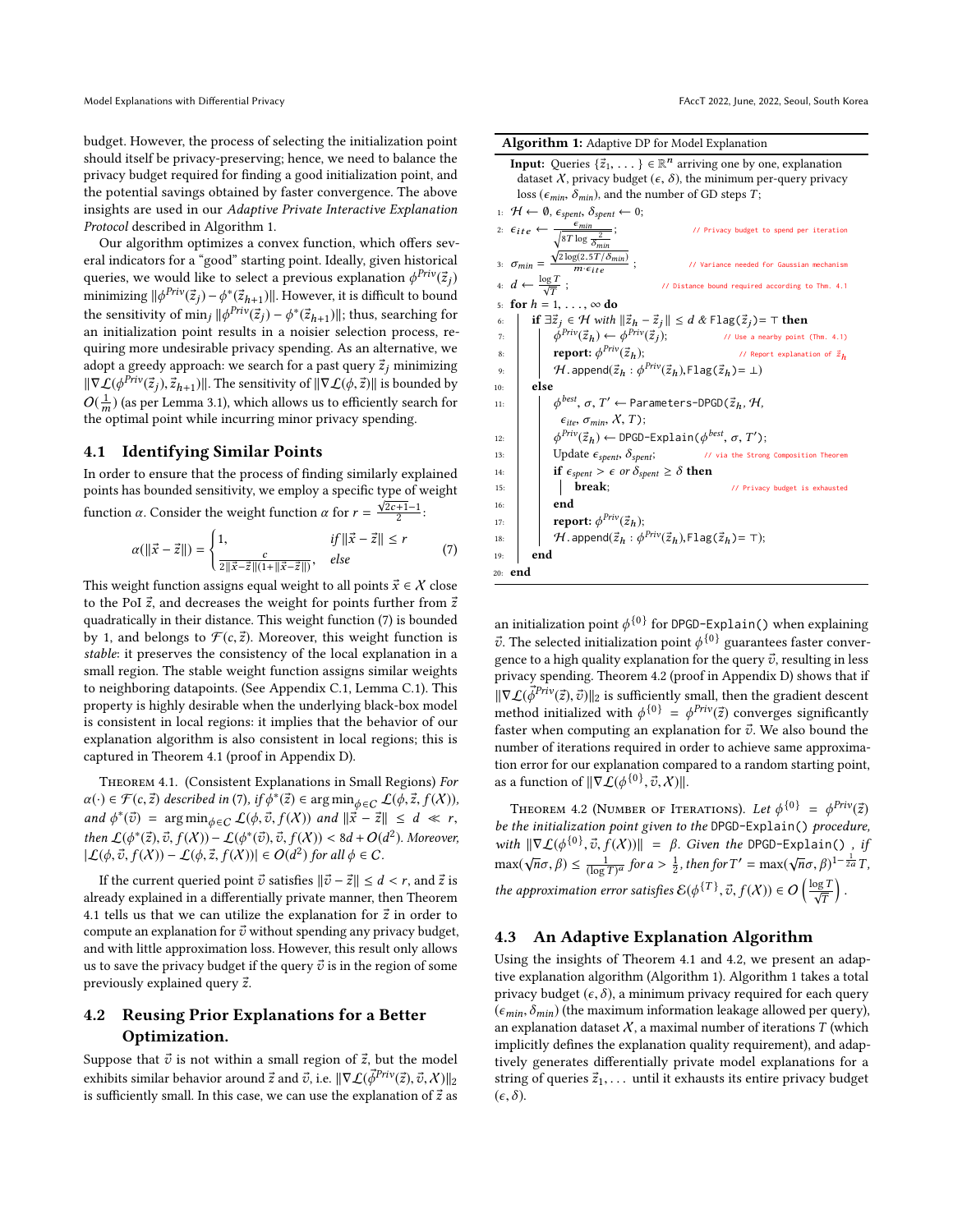Given the minimum privacy loss parameters  $\epsilon_{min}$ ,  $\delta_{min}$ , we have a lower bound on the variance of Gaussian noise  $\sigma_{min}$  (the Gaussian Mechanism [\[14\]](#page-9-30)), added at each iteration, where  $\epsilon_{ite}$  is computed using the composition theorem. This is the minimum variance required to achieve the resultant  $\delta$  parameter with at most  $\delta_{min}$ spent per query.

At each query  $\vec{z}_h$ , Algorithm [1](#page-4-0) first inspects whether it has already explained some other data point  $\vec{z}_i$  using the differentially private gradient decent algorithm, such that  $\|\vec{z}_h - \vec{z}_j\| < d$ . If such  $\vec{z}_j$  exists, it outputs  $\phi^{Priv}(\vec{z}_j)$  for  $\vec{z}_h$ , spending none of the privacy budget. The produced explanation is guaranteed to be sufficiently budget. The produced explanation is guaranteed to be sufficiently accurate (Theorem [4.1\)](#page-4-2). We note that if the explanation of  $\vec{z}_j$  was not computed from scratch (used explanation for some other  $\vec{z}_j$ ;  $j' < j$ )<br>then we cannot use the explanation of  $\vec{z}$ ; for  $\vec{z}$ , because  $\|\vec{z}_j - \vec{z}_j\|$ then we cannot use the explanation of  $\vec{z}_j$  for  $\vec{z}_h$  because  $\|\vec{z}_{j'} - \vec{z}_h\|$ <br>might be  $\ge d$ . This is taken care by  $\text{Flag}()$ might be  $> d$ . This is taken care by Flag().

If there is no such  $\vec{z}_j$ , then Parameters-DPGD selects parameters<br>DPGD-Expl ain (). This procedure adoptively exploits previously for DPGD-Explain(). This procedure adaptively exploits previously explained queries to ensure faster convergence with lower privacy spending and lower approximation loss using Theorem [4.2.](#page-4-3) The Parameters-DPGD procedure is explained in Algorithm [2.](#page-5-1) Given the current explanation query, it picks  $\phi^{Priv}(\vec{z})$  with minimum<br>use  $C(\mathcal{A}^{\text{Priv}}(\vec{z})) \neq \emptyset$  we an initialization noint for the gradient de- $\|\nabla \mathcal{L}(\phi^{Priv}(\vec{z}_j), \vec{z}_h)\|$  as an initialization point for the gradient descent algorithm using a differentially private exponential mechscent algorithm using a differentially private exponential mechanism [\[14\]](#page-9-30). It then computes the number of iterations required depending on the selected initialization point according to Theorem [4.2.](#page-4-3)

Algorithm [2](#page-5-1) spends  $\epsilon_{ite}$  privacy budget to choose the starting point, however even if  $\beta = ||\nabla \mathcal{L}(\phi^{Priv}(\vec{z}_j), \vec{z}_h)|| \leq 1/\log T$  we need to run only  $\sqrt{\beta}$  fraction of total iterations of the differentially private gradient descent algorithm, saving at least a  $\beta^{\frac{1}{4}}$  factor of the privacy budget and offering a lower approximation loss (Theorem [4.2\)](#page-4-3).

## 4.4 Training data safeness and Utility Analysis of Our Explanations

Algorithm [1](#page-4-0) is  $(\epsilon, \delta)$ -differentially private for the explanation dataset  $X:$  all computations are privacy preserving, and respect the  $(\epsilon, \delta)$ privacy budget.

As the black-box model f is  $(\hat{\epsilon}, \hat{\delta})$ -differentially private with next to the traning dataset  $\Omega$  by the post-processing property respect to the traning dataset  $D$ , by the post-processing property of the differential privacy [\[14\]](#page-9-30), explanations generated by our algorithm are  $(\hat{\epsilon}, \hat{\delta})$ -differentialy private with respect to the training<br>dataset as well. However, in Theorem 4.3, we show that our expla dataset as well. However, in Theorem [4.3,](#page-5-0) we show that our explanations strictly improve the privacy guarantees for the training dataset. Therefore, our explanation algorithm is training data safe. Theorem [4.3](#page-5-0) and Theorem [3.2](#page-3-0) imply that our explanations do not offer information that can be used to design more powerful training data inference attacks.

<span id="page-5-0"></span>Theorem 4.3 (Training data safe explanations). Explana-tions computed by Algorithm [1](#page-4-0) are training data safe. More formally, given a training dataset  $\mathcal{D}$ , if  $f$  is  $(\hat{\epsilon}, \tilde{\delta})$ -differentially private<br>sunt  $\mathcal{D}$ , then the explanations computed by Algorithm 1 are  $(\hat{\epsilon}, \hat{\delta})$ w.r.t.  $\mathcal{D}$ , then the explanations computed by Algorithm [1](#page-4-0) are  $(\hat{\epsilon}, \gamma \hat{\delta})$ -<br>differentilly private for the training dataset for some  $\nu < 1$ . Moreover differentilly private for the training dataset, for some  $\gamma < 1$ . Moreover if f is trained using a non-private training process, each explanation is ( $O(m\epsilon_{min})$ ,  $\delta_{min}$ )-differentially private for the training dataset.

|  |  |  | Algorithm 2: Adaptive DP for Parameter Selection |  |  |
|--|--|--|--------------------------------------------------|--|--|
|  |  |  |                                                  |  |  |

<span id="page-5-3"></span>

| <b>Input:</b> $\vec{z}_h \in \mathbb{R}^n$ , explanation dataset X, History H, privacy                                                                   |  |  |  |  |
|----------------------------------------------------------------------------------------------------------------------------------------------------------|--|--|--|--|
| spending for parameter selection $\epsilon_{para}$ , and the number of GD                                                                                |  |  |  |  |
| steps T, minimum variance $\sigma_{min}$ ;                                                                                                               |  |  |  |  |
| <b>Output:</b> Input variables for DPGD-Explain() for the query $\vec{z}_h$ ;                                                                            |  |  |  |  |
| <b>Procedure</b> Parameters-DPGD( $\vec{z}_h$ , $\mathcal{H}$ , $\epsilon_{para}$ , $\sigma_{min}$ , $\mathcal{X}$ , T)<br>1:                            |  |  |  |  |
| if $H == \emptyset$ then<br>2:                                                                                                                           |  |  |  |  |
| Arbitrary $\phi \in C_{2,1}$ ;<br><b>return</b> $\phi$ , $\sigma_{min}$ , <i>T</i> ;<br>3:                                                               |  |  |  |  |
| 4:                                                                                                                                                       |  |  |  |  |
| else<br>5:                                                                                                                                               |  |  |  |  |
| $\phi^{best} \leftarrow \phi^{Priv}(\vec{z}_i)$ with<br>6:                                                                                               |  |  |  |  |
| $\Pr \propto exp\Big(-m\cdot\epsilon_{para}\cdot\frac{\ \nabla \mathcal{L}(\phi^{Priv}(\vec{z}_j),\vec{z}_h)\ }{2}\Big)$ for $\vec{z}_j \in \mathcal{H}$ |  |  |  |  |
| $\beta \leftarrow \ \nabla \mathcal{L}(\phi^{best}, \vec{z}_h)\ ;$<br>7:                                                                                 |  |  |  |  |
| $\sigma \leftarrow \max\left(\frac{\beta}{\sqrt{n}}, \sigma_{min}\right);$<br>8:                                                                         |  |  |  |  |
| $a \leftarrow \frac{\log \frac{1}{\sqrt{n}\sigma}}{\log \log T};$<br>$11$ Thm. 4.2<br>9:                                                                 |  |  |  |  |
| if $a > \frac{1}{2}$ then<br>10:                                                                                                                         |  |  |  |  |
| $T' \leftarrow (\sqrt{n}\sigma)^{1-\frac{1}{2a}}T;$<br>11:                                                                                               |  |  |  |  |
| else<br>12:                                                                                                                                              |  |  |  |  |
| $T' \leftarrow T;$<br>13:                                                                                                                                |  |  |  |  |
| end<br>14:                                                                                                                                               |  |  |  |  |
| end<br>15:                                                                                                                                               |  |  |  |  |
| return $\phi^{best}$ , $\sigma$ , $T'$ ;<br>16:                                                                                                          |  |  |  |  |

<span id="page-5-1"></span>Theorem [4.3](#page-5-0) (proof in Appendix D) shows that our privacy guarantees with respect to the training set grow weaker as the size of the explanation dataset  $m$  increases; this presents a natural tradeoff between the amount of data used by the mechanisms generating model explanations, and the privacy guarantees we can offer with respect to the training data.

Theorem [4.4](#page-5-2) (proof in Appendix D) shows that the approximation error for each explanation computed by Algorithm [1](#page-4-0) converges at the rate of  $O(\log T/\sqrt{T})$ . The previous analysis for private gradient descent in  $[7, 33]$  $[7, 33]$  $[7, 33]$  requires  $T$  many iterations for the same σ for achieving the same level of  $\mathcal{E}(\phi^{Priv}(z_j), \vec{z}_j)$ . Therefore, even<br>if  $\mathcal{E}(\phi^{Priv}(z_i), \vec{z}_j)$  is a degree model to gauge the  $\sqrt{2\pi}$  if if  $\beta = ||\nabla \mathcal{L}(\phi^{Priv}(\vec{z}_j), \vec{z}_h)|| \leq 1/\log T$  we need to run only  $\sqrt{\beta}T$  it-<br>erations of the DPGD-Explain() whenever better initialization is erations of the DPGD-Explain() whenever better initialization is found, which saves at least a  $\log^{-1/4} T$  factor of the privacy budget.

<span id="page-5-2"></span>THEOREM 4.4. (Utility Loss) Let  $\phi^{Priv}(z_1), \ldots, \phi^{Priv}(z_h)$  be the out-<br>t of the Algorithm 1 then for all i = 1 b.  $E(\phi^{Priv}(z_1), \vec{z} \cdot f(X))$ put of the Algorithm [1,](#page-4-0) then for all  $j = 1, ..., h$ ;  $\mathcal{E}(\phi^{Priv}(z_j), \vec{z}_j, f(X)) \in \mathbb{R}^{(log T)}$  $O\left(\frac{\log T}{\sqrt{T}}\right)$ . Moreover, for lower dimensional setting (m > n/ $\epsilon_{ite}$ ) and  $T = \sqrt{m} \cdot \mathcal{E}(\phi^{Priv}(z_j), \vec{z}_j, f(X)) \in O\left(\log m/m^{\frac{1}{4}}\right)$ 

## <span id="page-5-4"></span>4.5 Early Termination and an Enhanced Adaptive Algorithm Implementation

During the gradient descent optimization phase, if  $\|\nabla \mathcal{L}(\phi^{\{t\}};\vec{z})\| \leq \sqrt{\log n}$ , then Coussian poise starts dominating  $\nabla \mathcal{L}(\phi^{\{t\}};\vec{z})$ . This  $\sqrt{n}\sigma_{\min}$ , then Gaussian noise starts dominating  $\nabla \mathcal{L}(\phi^{\{t\}}, \vec{z})$ . This domination by random Gaussian noise prevents further improvement in the loss function. Thus, the extra privacy budget spent once  $\|\nabla \mathcal{L}(\phi^{\{t\}}, \vec{z})\| \leq \sqrt{n\sigma_{min}}$  does not significantly improve approximation error; rather it starts oscillating around the optimal proximation error; rather, it starts oscillating around the optimal point, resulting in slower convergence/decrease in approximation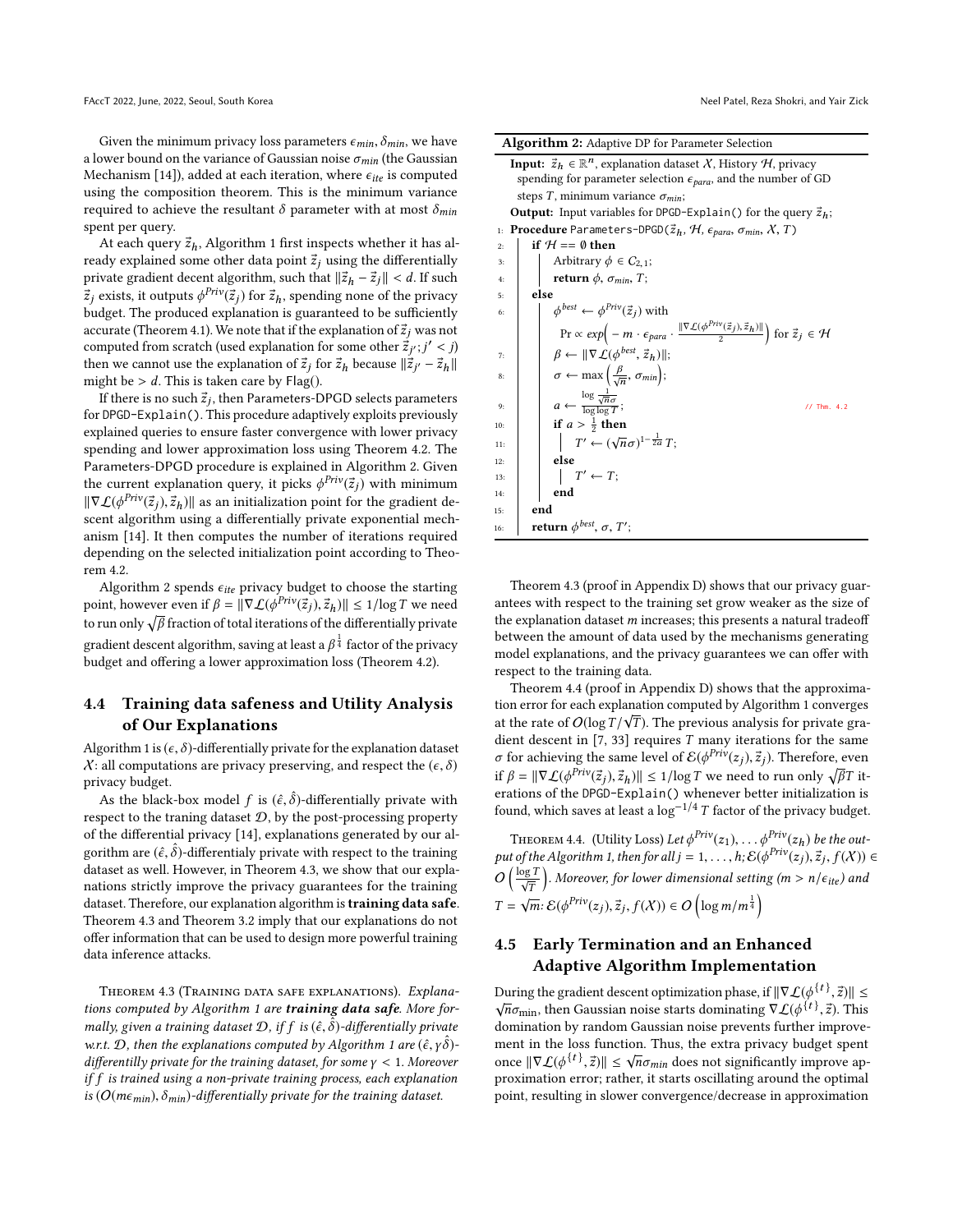loss. Therefore, spending any additional privacy budget offers no benefits once  $||\mathcal{L}(\phi^{\{t\}}, \vec{z})|| < \sqrt{n}\sigma$ ; this observation is confirmed<br>in Appendix E.5 Figure 6 in Appendix E.5 Figure 6.

This motivates us to define an unrestricted version of Algorithm [1,](#page-4-0) which maximizes possible savings by the initial point via iterating for max $\{\beta^{1-\frac{1}{2a}}T, 1\}$  times on all queries, where *a* is<br>the solution to  $\beta = \frac{1}{\log^a T}$ . The main intuition behind this ap-<br>proach is that whenever Algorithm 1 finds an initialization with proach is that whenever Algorithm [1](#page-4-0) finds an initialization with  $\hat{\beta} = ||\mathcal{L}(\phi^{\{0\}}, \vec{z})|| \ll \sqrt{n\sigma_{min}}$  then increasing the number of iterations does not result in factor convergence as Gaussian noise erations does not result in faster convergence as Gaussian noise dominates: privacy spending in these cases offers little improvement in loss.

To implement the enhanced adaptive algorithm, we only change Line [8](#page-5-3) to  $T' \leftarrow \beta^{1-1/2a} T$  (instead of  $\sqrt{n\sigma}^{1-1/2a} T$ ) in Algorithm [2](#page-5-1) where  $a = \frac{\log 1/\beta}{\log \log 1}$  $\frac{\log 1/p}{\log 1/p}$ . We do not maintain a similar general theoretical<br>the approximation error as in Algorithm 1: however bound on the approximation error as in Algorithm [1;](#page-4-0) however, we empirically analyze the performance of the enhanced adaptive algorithm in Section [5](#page-6-0) (see Figures 8 (in Appendix) and [2](#page-8-5) for privacy spending and approximation loss).

## 4.6 Non-Interactive Differential Privacy Mechanisms for Model Explanation

While Algorithm [1](#page-4-0) makes good use of its privacy budget, it will eventually exhaust it after explaining finitely many queries. At this point, a system designer would be wise to replace  $X$  with a new set of points, or risk information leaks. However, if this is not possible, our framework can still offer a reasonable compromise. Once the privacy budget has been exhausted, we have explained a sufficiently large number of queries, and have gathered enough information to generate explanations for new queries.

We propose a non-interactive phase for generating DP model explanations, which takes  $H$  (history of the explanation queries) — the output of Algorithm [1](#page-4-0) — as input, and generates an explanation for new queries without spending any additional privacy budget. The main idea of this approach is that if  $H$  contains enough information about the black-box model then we can use the explanations already given to the user (adversary) and their own dataset to explain additional queries. We construct a *proxy explanation* dataset using the history  $H$  which contains explained datapoints and their corresponding differentially private explanation. The proxy explanation dataset is simply  $X' = \{\vec{z}_1, \dots, \vec{z}_h : \vec{z}_j \in \mathcal{H}\}\)$ , i.e. the points queried by the user. Their labels are the corresponding model explanations, linear approximations of the original model:  $\hat{f}(X') = {\phi}^{\text{Priv}}(\vec{z}_j)^\top \cdot \vec{z}_j : j = 1, \dots, h$ . Given a new query  $\vec{z}_j$ , we generate a new query via a linear approximation of the black we generate a new query via a linear approximation of the black box model around  $\vec{z}$  using  $\lambda'$  and the corresponding differentially private approximation  $\hat{f}(X')$ .  $\phi^{Priv}(\vec{z}, \mathcal{H})$  :=

<span id="page-6-0"></span>
$$
\underset{\phi \in C}{\arg \min} \sum_{\vec{z}_j \in \mathcal{X}'} \alpha(\|\vec{z}_j - \vec{z}\|) (\phi^{\top} \cdot (\vec{z}_j - \vec{z}) - \hat{f}(\vec{z}_j))^2 \tag{8}
$$

#### 5 Empirical Analysis

We evaluate our model explanations on standard machine learning datasets: census data (ACS1[3](#page-6-1))<sup>3</sup> and text corpus (IMDB/Amazon movie reviews) [\[25,](#page-9-32) [30\]](#page-9-33).

ACS13: We use a scrubbed version of the dataset used in [\[8\]](#page-9-34) containing 1, 494, 974 records and predict income ( $>$  50k\$ vs  $\le$  50k\$). We train a random forest classifier with 500 trees with maximum depth = 10, which achieves 85% training accuracy and 84% test accuracy. We use the entire datasset as an explanation dataset.

IMDB/Amazon Movie Reviews (Text dataset) [\[25,](#page-9-32) [30\]](#page-9-33): This dataset consists of <sup>8</sup>, <sup>765</sup>, <sup>568</sup> movie reviews from the Amazon review dataset along with <sup>50</sup>, <sup>000</sup> movie reviews from IMDB large review dataset mapped to binary vector using the top 500 words. Each movie review is labeled as either a positive  $(+1)$  or a negative (−1) review. We use the entire dataset as an explanation dataset.

Facial expression dataset [\[18\]](#page-9-35) This dataset consists of <sup>12</sup>, <sup>156</sup>  $48 \times 48$  pixel grayscale images of faces. We train a CNN with two convolution layers with  $5 \times 5$  filters followed by max-pooling and a fully connected layer, achieving training and test accuracy of 86% and <sup>84</sup>.3%, respectively. We use this dataset to demonstrate the visualization of our explanations.

## 5.1 Interactive DP Model Explanation

We use our private explanation algorithm to generate private model explanations for points in all datasets. We compare the explanations we generate with existing non-private model agnostic explanation methods. In the Text dataset, we generate differentially private model explanations for 1000 randomly sampled datapoints (movie reviews) from the dataset with strong privacy parameters  $\epsilon$  = 0.1 and  $\delta = 10^{-6}$ . We present a few examples in Table [2.](#page-8-6) The explanations generated by our protocol agree with well-established explanations generated by our protocol agree with well-established non-private model agnostic explanations: using LIME [\[31\]](#page-9-7) and MIM [\[39\]](#page-9-8), we extract the top 5 most influential words. According to our evaluation, our protocol and MIM share <sup>2</sup>.<sup>6</sup> of the top <sup>5</sup> influential words on average, whereas our protocol and LIME share <sup>3</sup>.<sup>9</sup> words on average, with a variance of less than <sup>0</sup>.<sup>3</sup> in both cases.

How does explanation quality degrade as we make our privacy requirements more stringent? This can be visually observed for the facial expression dataset  $4$  by generating explanation by Algorithm 1 with different  $\epsilon$  values, and a fixed  $\delta = 10^{-5}$  (Figure [1\)](#page-7-0); Algorithm 1 generates explanations that appear meaningful with  $\epsilon \geq 0.07$  and  $\delta = 10^{-5}$ .

We compare the estimated approximation loss algorithm de-fined in Equation [\(6\)](#page-3-2) for different privacy parameters  $\epsilon$  on 1000 randomly selected datapoints from the datasets. We compute the mean  $\pm$  variance value of the approximation loss for ACS13 and Text dataset for  $\epsilon = 0.01$  and  $\epsilon = 0.1$  with  $\delta = 10^{-6}$  (Table [1\)](#page-7-1).<br>The approximation loss decreases as we relax privacy requirements The approximation loss decreases as we relax privacy requirements (this follows from Theorem B.1). We compute better explanations for the Text dataset than the ACS13 dataset; this can be explained by their different dimensionality (the  $\sqrt{n}/m$  factor in Theorem B.1). Note that max  $\mathcal{L} = 1 + \frac{1}{m} \sum_{\vec{x} \in \mathcal{X}}$ m  $\frac{m}{2}$   $\frac{m}{x-z}$   $\frac{m}{|x-z|}$  explanations computed.  $\frac{1}{2}$  > 1. It gives the idea of the

<span id="page-6-1"></span> $^3$ http://www.census.gov/programs-surveys/acs/

<span id="page-6-2"></span><sup>4</sup>details about the dataset can be found in Appndix E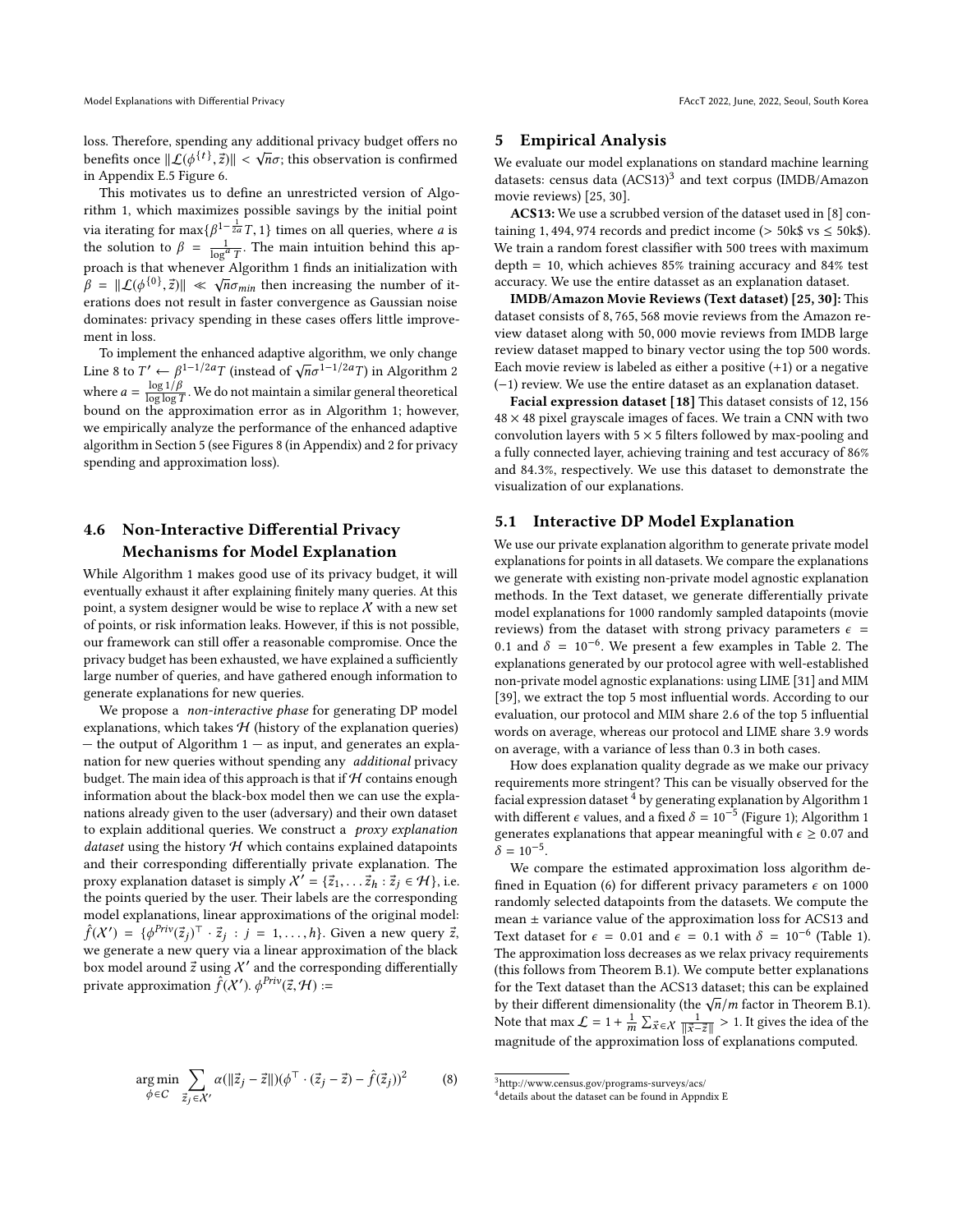<span id="page-7-1"></span>Table 1: Summary of mean  $\pm$  Variance of loss in utility for each dataset for explanation generated by Algorithm 1 (Theorem B.1).

| Dataset | $\epsilon = 0.01, \delta = 10^{-6}$                                                     | $\epsilon = 0.1, \delta = 10^{-6}$                                                      |
|---------|-----------------------------------------------------------------------------------------|-----------------------------------------------------------------------------------------|
| Face    |                                                                                         | $1.4 \times 10^{-2} \pm 4.3 \times 10^{-3}$ $2.2 \times 10^{-3} \pm 2.1 \times 10^{-4}$ |
| Text    | $2.7 \times 10^{-3} \pm 7.8 \times 10^{-4}$ $4.3 \times 10^{-4} \pm 9.4 \times 10^{-6}$ |                                                                                         |
| ACS13   | $5.7 \times 10^{-3} \pm 1.3 \times 10^{-3}$ $2.6 \times 10^{-4} \pm 6.3 \times 10^{-5}$ |                                                                                         |
|         |                                                                                         |                                                                                         |

<span id="page-7-0"></span>

Figure 1: The effect of varying  $\epsilon$  on explanation quality of Algorithm 1(In Appendix B). The color blue (red) indicates positive (negative) influence. Brighter colors indicate greater influence.

## 5.2 Saving Privacy Budget via Adaptive Algorithm

We generate explanations for randomly sampled 4500 datapoints from Text and ACS dataset using adaptive Algorithm [1,](#page-4-0) enhanced adaptive algorithm (described in Section [4.5\)](#page-5-4), and baseline nonadaptive algorithm (Algorithm 1 in Appendix-B). After explaining 4500 data points, we sample 4500 datapoints from Text and ACS datasets and generate explanations via the non-interactive algorithm described in Section [4.](#page-3-1)

We run parallel composition [\[26\]](#page-9-36) for our private explanations by separately using the three disjoint explanation datasets to explain three sequences of 1500 queries. We predefine the desired level of loss guarantee; in other words, both model explanations must achieve the same explanation quality, to ensure a valid comparison. We set the per-query  $\epsilon$  parameter to  $\epsilon = 0.01$  for the ACS13 dataset, and to  $\epsilon = 0.006$  for the Text dataset. In both evaluations we set  $\delta =$ 10−<sup>7</sup> , and set the maximal number of DPGD-Explain() iterations to  $T = 300$ . This upper bound is only reached for  $94/4500 (73/4500)$ queries for the Text(ACS13) dataset. In all other cases, the adaptive algorithms were able to find a better initialization point. See Figure 7 in Appendix E for more details.

Interestingly, for the Text (ACS13) data, on average, over 1850 (2220) instances had a better initialization point, which failed to satisfy the  $\sqrt{n}\sigma_{min} \leq \beta$  condition, and thus had to proceed with  $T'$  = 91 ( $T'$  = 95) (the minimum iterations theoretically required according to Theorem [4.2.](#page-4-3) We note that this minimum  $T'$  improves as we relax our privacy requirements (Theorem [4.2\)](#page-4-3), allowing the adaptive algorithm to save more of the privacy budget. The improved performance for the ACS13 dataset may be explained by the fact that it consists of dense regions, as compared to the Text dataset.

We analyze privacy spending and loss values (Equation [2\)](#page-2-4) by different algorithms in Figure 8 (in Appendix E) (ACS13) and Figure [2](#page-8-5) (Text). The adaptive protocols spend most of their privacy budget on the initial ∼ 100 queries; after they generate enough

information, they capitalize on it to explain the remaining queries using a smaller per-query privacy budget.

Furthermore, the adaptive protocols achieve the same explanation quality as the non-adaptive protocol, while utilizing a much smaller privacy budget (as predicted by Theorem [4.4\)](#page-5-2). Figures 6 (in Appendix) and [2b](#page-8-5) show that the Adaptive and Enhanced-Adaptive protocols exhibit a similar distribution of loss values, with a significant difference in the privacy spending rate. This can be explained by the dominance of Gaussian noise over the "good" initialization point (See Appendix E).

Once Algorithm [1](#page-4-0) explains 4500 queries, we use its output to generate additional explanations in the Non-Interactive Phase (without spending any further privacy budget) for another randomly sampled 4500 datapoints for both datasets. The non-interactive phase exhibits higher loss, but spends none of the privacy budget (Figure [2\)](#page-8-5).

## 5.3 Tradeoffs between Training and Explanation Data Privacy

Differentially private model training often leads to noisy regions where the model behaves in an arbitrary manner. In such regions, differently labeled data points can be uniformly distributed, potentially leading to extremely convoluted decision boundaries. Therefore, explaining the behavior of such models might result in more privacy spending for protecting the explanation dataset.

To evaluate our hypotheses, we generate private explanations for models  $f_{\mathcal{D},0.5}^1$ ,  $f_{\mathcal{D},2}^1$ ,  $f_{\mathcal{D},10}^1$  on the same randomly sampled 500<br>datapoints for the IMDB dataset where  $f_{\mathcal{D}, \hat{\epsilon}}^1$  denotes model trained<br>on IMDB dataset with training ensilon  $\hat{\epsilon}$ . We on IMDB dataset with training epsilon  $\hat{\epsilon}$ . We use the non-adaptive Algorithm 1 described in the Appendix B, that does not utilize past information to reduce privacy spending and satisfies similar approximation loss guarantees, with  $\epsilon = 0.1$ ,  $\delta = 10^{-5}$  and  $T = 200$ .<br>We further compute the approximation loss for each explanation We further compute the approximation loss for each explanation described in Equation [6.](#page-3-2)

We plot the histogram of the approximation loss in Figure 4(b) in the Appendix and observe that the approximation error is significantly higher for the model  $f_{D,0.5}^1$  where  $f_{D,10}^1$  has nearly optimal<br>connectionation error. This reflects that  $f_{\perp}^1$  is more difficult to an canny inglier for the moder  $J_{D,0.5}$  where  $J_{D,10}$  has nearly optimal<br>approximation error. This reflects that  $f_{D,0.5}^1$  is more difficult to exapproximation error. This reflects that  $J_{D,0.5}$  is more unificult to ex-<br>plain compared with  $f_{D,10}^1$ , and explanations for the model  $f_{D,0.5}^1$ <br>does not converge to the optimal explanation in 200 iterations does not converge to the optimal explanation in 200 iterations.

## 5.4 Directions to Additional Experiments

We refer the reader to Appendix E for additional experiments and details about the datasets and models. Appendix E.2 analyses the effect of differential private training via model explanations; Appendix E.3,E.4 highlights how data density and overfitting affect model explanation quality; finally, Appendix E.5 shows the effects of Gaussian noise on the convergence of the DPGD-Explain() procedure.

## 6 Conclusions

This paper provides a formal framework for achieving and analyzing differential privacy in model explanations. We highlight the possible tradeoffs between fidelity of explanations and data privacy, and show that sparse data regions might lead to poorer performance,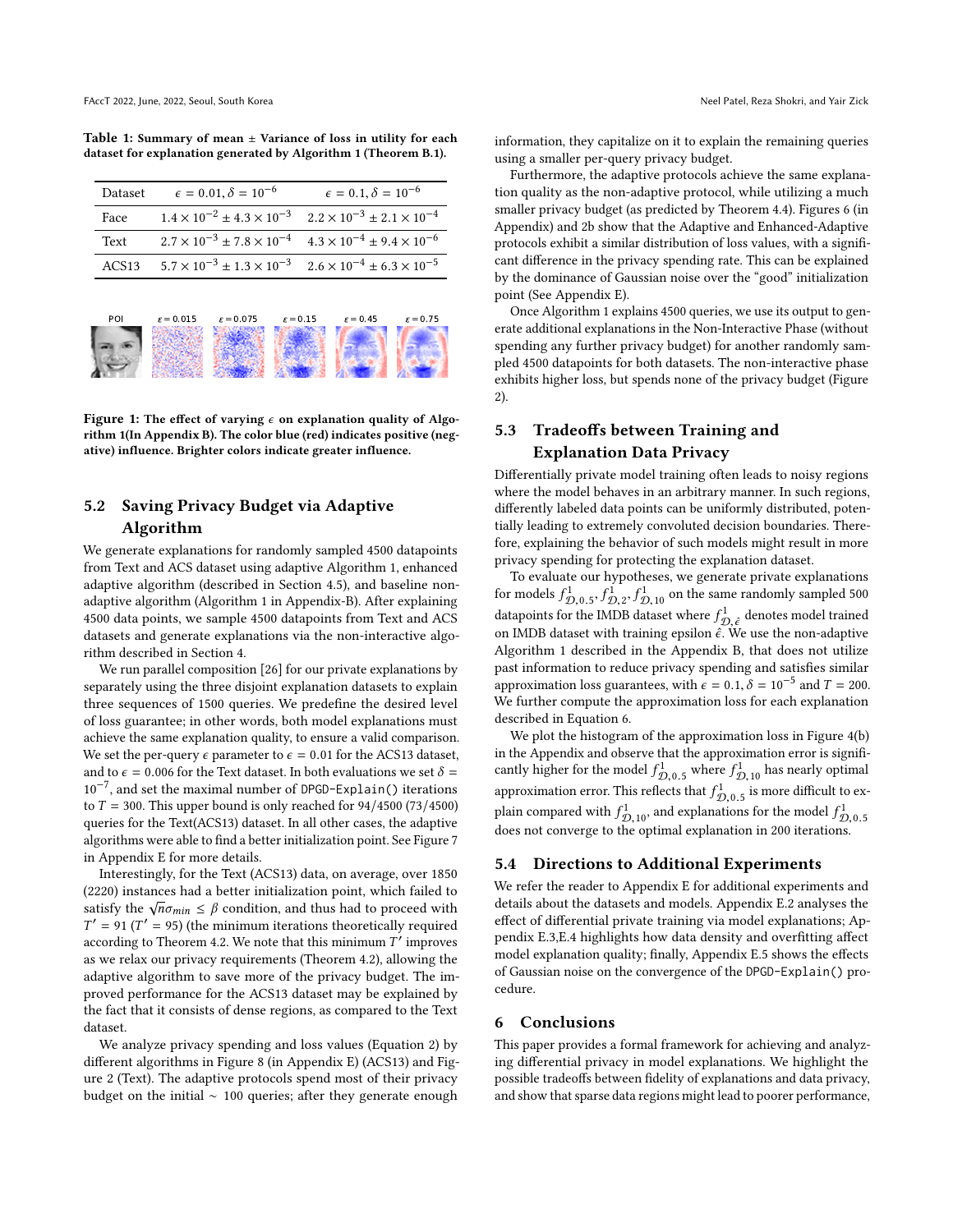<span id="page-8-6"></span>Table 2: Examples of influence measures generated for Text movie reviews dataset by Algorithm 1 (in Appendix-B) with  $\epsilon \approx 0.1$  and  $\delta = 10^{-6}$ ,<br>LIME and MIM, Unwards (downwards) arrows indicate a high positive (perstive) LIME and MIM. Upwards (downwards) arrows indicate a high positive (negative) influence of a word. Moreover blue, red and green arrows correspond to words selected to Algorithm 1 (in Appendix-B)), LIME, and MIM.

#### Movie Review label dataset, and to = 0.006 for the Text dataset. In both evaluations we set = 10−<sup>7</sup> , and set the set the set theorem  $\overline{\text{C}}$  number of DPGD-Explanations to  $\overline{\text{C}}$

- 1. … year Batman … attempted make well↑↑ acted De Vito … bad↓↓↓ intentions … searching past would↓↓ like … given bad $\downarrow \downarrow$  reviews...  $+1$
- 2. …superb↑↑↑ performance by Natalie Portman… saying script  $\textbf{bad}\downarrow$  at times but I  $\textbf{don't}\downarrow\downarrow$ …The film  $\textbf{look}\uparrow$  bad, don't good↑ direction and excellent↑↑ performances↑↑... +1 **uperb**†↑↑ performance by Natalie Portman... saying script **bad**↓ at times but I **don't↓↓...**The film **look**↑ bad,<br>n't **good↑** direction and **excellent↑↑ performances↑↑..**. ′ = 95) (the minimum iterations theoretically required according to Theorem 4.2. We
- 3. Yeah adults may find stupid↑↑↑... don't↑↑ think really bad.... The story↓ aAlvin gang... across world search  $j$ ewels  $\textbf{bad}\uparrow\uparrow\uparrow$  ... with... So animation  $\textbf{good}\downarrow$  ... -1 h adults may find stupid↑↑... don't↑↑ think really bad.... The story↓ aAlvin gang... across world search
- <span id="page-8-5"></span>4. I never seen such **horrible**↑↑ special affects or acting… I **laughed**↓↓↓ so hard on this its just **stupid**↑ I mean the movie is so **awful**↑↑... -1



(a) Total privacy budget spent by the non-(b) Normalized loss histogram for queries exadaptive (Algorithm 1 in Appendix B), adap-plained by the adaptive, enhanced adaptive tive (Algorithm 1) and enhanced adaptive al-and non-interactive mechanisms for the Text gorithms on the same sample for the Text dataset. dataset.

Figure 2: Sub-figure [2a](#page-8-5) shows the total privacy budget spent by the non-adaptive (Algorithm 1 in Appendix B), adaptive (Al-gorithm [1\)](#page-4-0) and enhanced adaptive algorithms on the same sample for the Text dataset. The  $x$ -axis represents the number of queries answered, and the  $y$ -axis shows the value of privacy parameter  $\epsilon.$  Sub-figure  $2\mathsf{b}$  is the normalized loss histogram for queries explained by adaptive, enhanced adaptive and non-interactive phase.

either in terms of explanation accuracy, or in terms of required privacy budget. Such data regions often correspond to underrepresented population groups. Assessing the privacy/explainability tradeoffs for minority groups is an important direction for future exploration.

## Acknowledgments

This research is supported by the National Research Foundation Singapore under its AI Singapore Program (Award Number: AISG-RP-2018-009). The authors would also like to thank Martin Strobel for very helpful technical discussions.

## <span id="page-8-4"></span><span id="page-8-3"></span><span id="page-8-2"></span><span id="page-8-1"></span><span id="page-8-0"></span>References

- uch data regions often correspond to underrep- [1] Martin Abadi, Andy Chu, Ian Goodfellow, H Brendan McMahan, Ilya Mironov,<br>- Equation 2016, Darn Joseph Alfred Ward To Private 8, 2016, Darn Joseph Regional McMahan, Ilya Mi (in Appendix E) (in Appendix E) (According the Conference on Computer and Communications<br>in original most of the adaptive protocol of the Conference on Computer and Communications Kunal Talwar, and Li Zhang. 2016. Deep learning with differential privacy. In Security (CCS). 308–318.
	- [2] Philip Adler, Casey Falk, Sorelle A Friedler, Tionney Nix, Gabriel Rybeck, Carlos Scheidegger, Brandon Smith, and Suresh Venkatasubramanian. 2018. Auditing black-box models for indirect influence. Knowledge and Information Systems 54, 1 (2018), 95–122.
	- [3] Marco Ancona, Enea Ceolini, Cengiz Öztireli, and Markus Gross. 2018. Towards better understanding of gradient-based attribution methods for Deep Neural Networks. In Proceedings of the 6th International Conference on Learning Representations (ICLR). 1–16.
	- [4] Christopher J Anders, Plamen Pasliev, Ann-Kathrin Dombrowski, Klaus-Robert Müller, and Pan Kessel. 2020. Fairwashing Explanations with Off-Manifold Detergent. arXiv preprint arXiv:2007.09969 (2020).
	- [5] Sebastian Bach, Alexander Binder, Grégoire Montavon, Frederick Klauschen, Klaus-Robert Müller, and Wojciech Samek. 2015. On pixel-wise explanations for non-linear classifier decisions by layer-wise relevance propagation. PloS one 10, 7 (2015), e0130140.